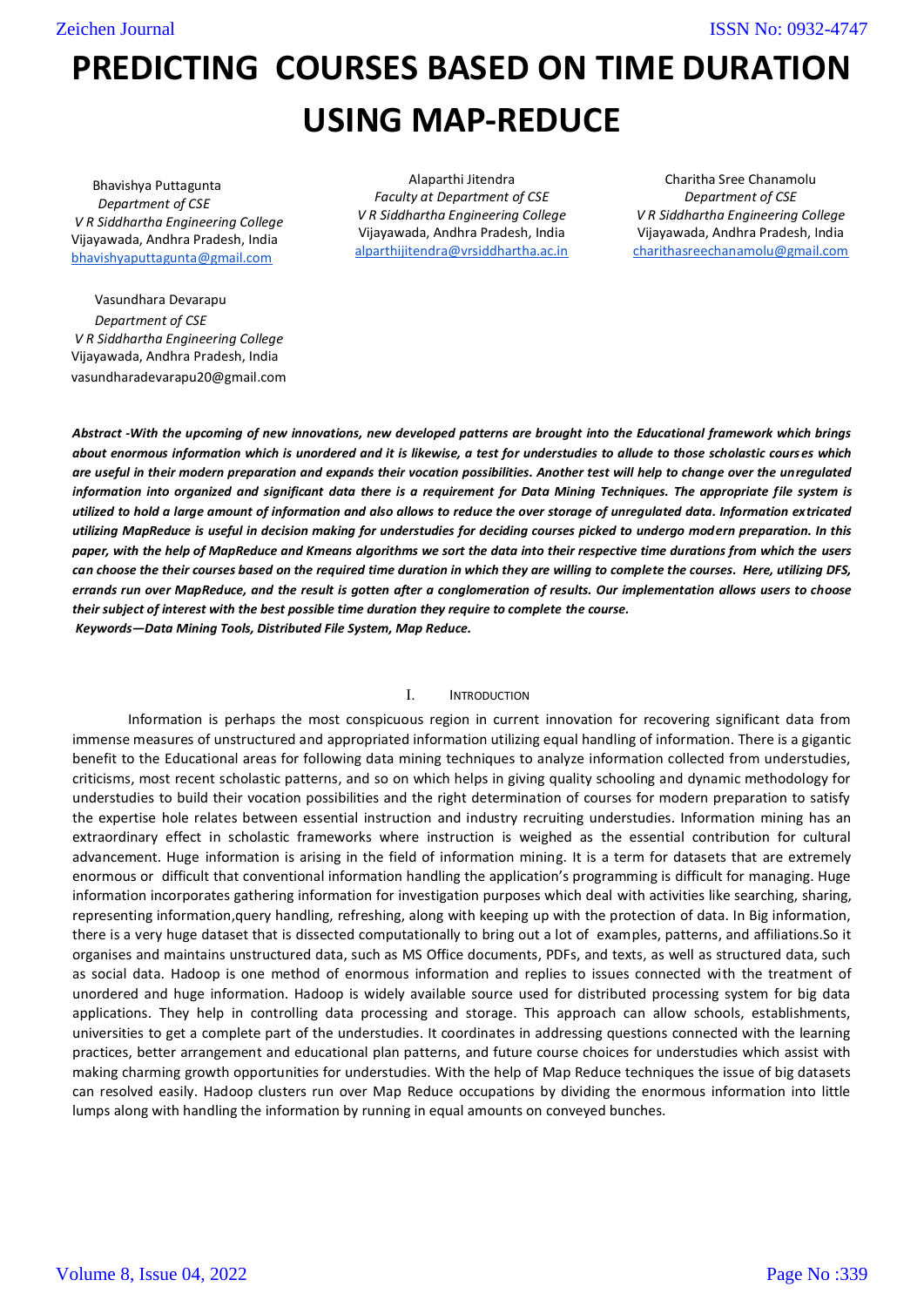## II. LITERATURE SURVEY

Sonali Agarwal et al., [1] analyses the admission academic performance and, ultimately, placement, they used a Data Mining approach. It has been proven beyond a shadow of a doubt that their placement, which is an important component of the educational process, might be based on their performance in both the qualifying examination and the test. This is the unmistakable outcome of the investigation.

Woo, Jongwook et al., [2] states that study offers the temporal complexity of the Apriori-Mapreduce method is demonstrated, which theoretically shows that as the number of nodes increases, it achieves significantly better performance than the sequential algorithm. The item sets computed and output by the technique can be used to compute and output Association Rules for market analysis.

Katrina Sin et al., [4] studied that the principles of applying Data Mining techniques in Education and Prediction or assessment of Student Performance were recognised as the two significant themes. Because the previous trend included papers on performance prediction, we can deduce that "Performance Prediction Using Data Mining" is the main topic.

Manpreet Singh et al., [12] proposed methodology, which identifies them. It also enables the teacher to intervene before a student drops out or prepare for resource allocation with the assurance that knowing how many students are going to pass or fail will provide. The proposed system also graphically displays data according to the need or organisation, assisting them in making crucial decisions. We also use clustering for future work, as it allows us to see the domain and interests of students in a certain topic.

R. B., S. S. Thorat et al., [13] In this study, employed a data mining technique in a student database to forecast students' results using the K-means clustering algorithm. We expect that the data gathered as a result of the data mining technique will be beneficial to both instructors and students.

Shakeel, Khawar et al., [14] used classification algorithms to predict student performance using educational data.We discovered how useful educational data mining may be for institutional purposes. This research will aid students and administrators in identifying gaps and areas for improvement, as well as identifying poorer pupils and providing them with special materials to assist them better.

Kumar, Varun et al., [15] the research looked at how one data mining technique, association rule mining, could be used to improve the quality of students' Post-Graduation performances.The discovered association rules highlight a number of elements, including student engagement, curriculum design, teaching, and assessment procedures, that can have an impact on students who have not achieved sufficient performance at the post-secondary level.

Vikesh Kumar et al., [16] this project aims to employ Data Mining techniques to examine academic data from students and improve the quality of technical education. We used BayesNet, Nave Bayes, Multilayer Perceptron, IB1, Decision Table, and PART Classification methods to classify student data in this study.

## III. METHODOLOGY

Each line is treated as an exchange, with each line carrying a mixture of factors or object sets. Following the use of the MAP reduce Hadoop Data Mining Technique, understudies' favourite example for modern instructional class mixes is expected. The information dataset received from understudies is shown and saved in the HDFS for Map reduction. The information is then divided into groups and sent to the mapper, who connects the data to the outcome. The mapper's output is addressed as a couple. The mapper's output is then combined in the combiner before being sent to the minimizer. Hadoop divides the errand into Map and Reduce Tasks in order to sort out the labour. The components of the Hadoop Distributed File System are discussed below. The Map-Reduce software converts a list of input data components into a list of output data components, and it is completed using Map and Reduce. The team uses Hadoop to execute apps and identify hub data as Web Interfaces. first sections, then planned, and finally rearranged. Following the reorganization, the unstructured data is sifted to obtain a result, which is also known as the"ReducePhase."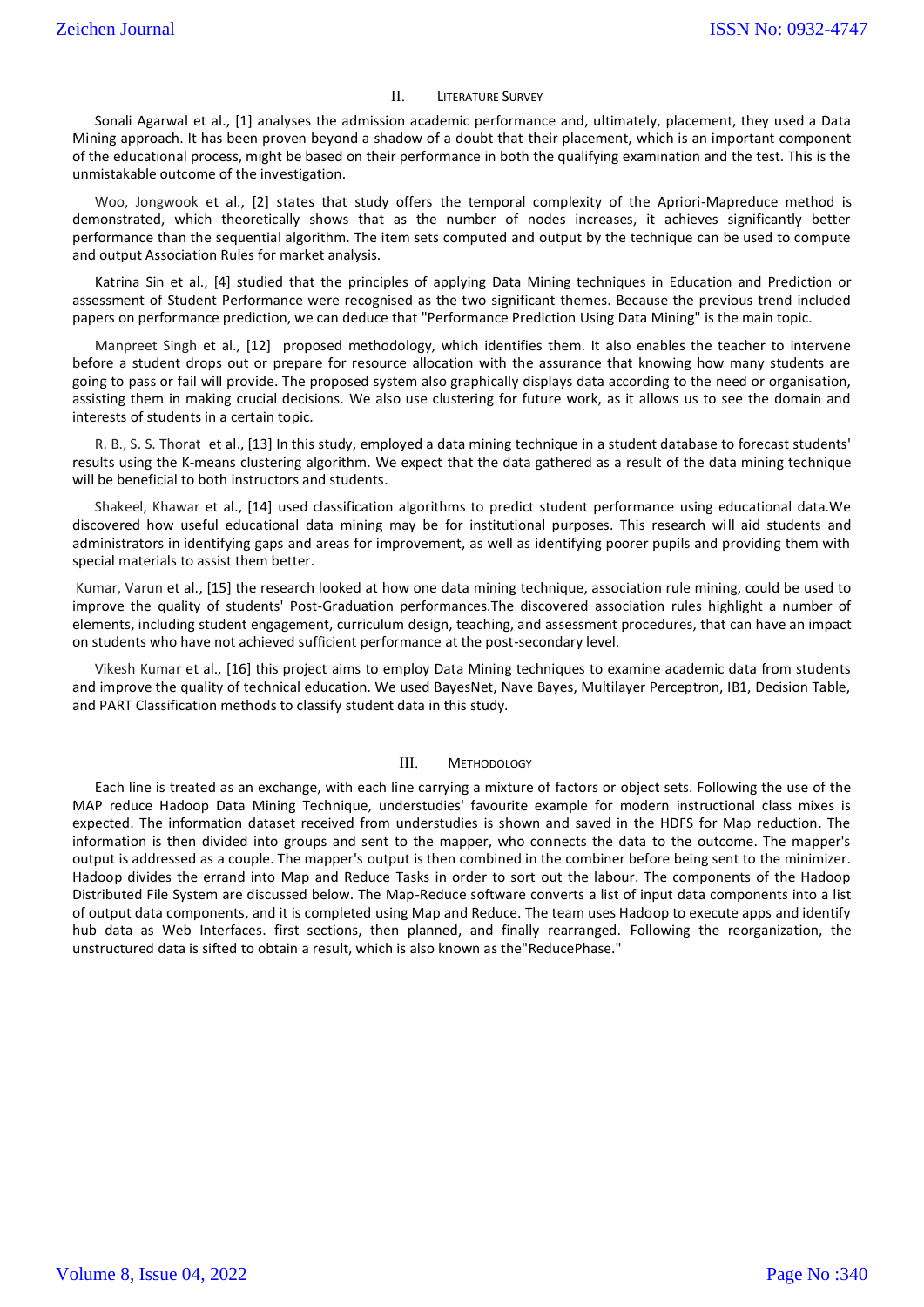

Fig 1. Snapshot of the Flow

# IV. PROPOSED SYSTEM

In our proposed framework we are dissecting the courses that are being favored year-wise utilizing MapReduce and giving the outcomes. This gives the client data in regards to the course inclination for different years. This would uncover whether there is progress or relapse in the number of understudies inclining toward the course and the understudy could choose whether to decide on a course or not.



Fig 2. Snapshot of Proposed System

## 1. A. Advantages to the Proposed System

- Helps in giving quality instruction and dynamic methodology for understudies to build their professional possibilities
- For the right choice of courses for modern preparation to satisfy the expertise, the hole relates between essential instruction and industry recruiting understudies
- Keeps away from vagueness.
- Simple course finding for preparing.

## B. Implementation

In the above screen select and transfer the 'data.txt' document and afterward click on the 'Open' button to stack the dataset and afterward select the ideal subject starting from the dropbox and afterward click on the 'Apply MapReduce Algorithm' button to apply MapReduce and to get course inclination %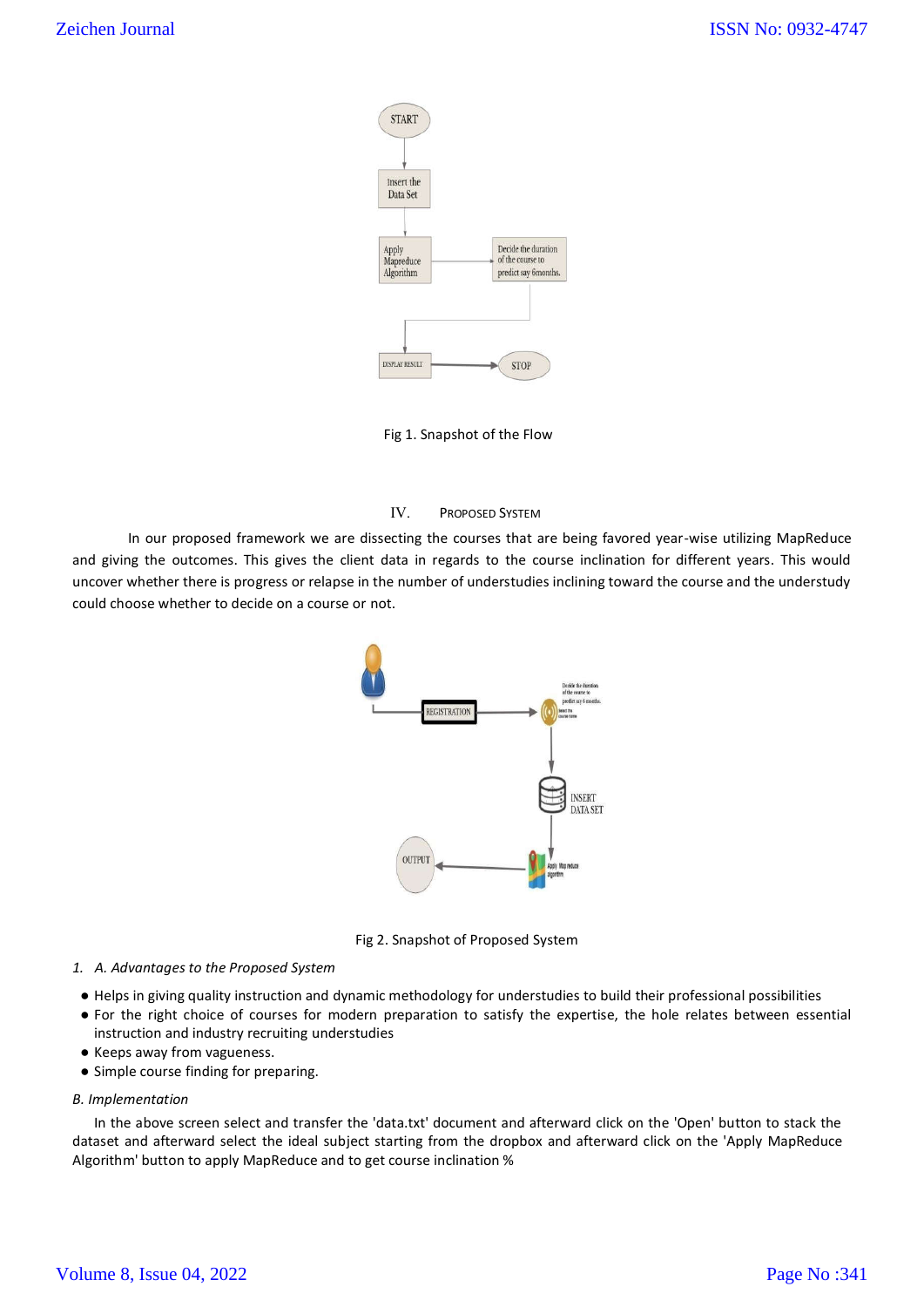| d.3984 | NSW CS&C KMCD - Voice Over 5G - Options for Deployment   CS02-2020KT-A08        |  |
|--------|---------------------------------------------------------------------------------|--|
| 0.4001 | NSW CSBC KMCD - APJ Graneenphone Cloud Core Network Design   GS02-2020KT        |  |
| $-658$ |                                                                                 |  |
|        | d.4004 NSW CS&C KMCD - 3rd Party Onboarding   GS02-2020KT-G61                   |  |
|        | d.4007 NSW CSBC KMCD - Radisys MRF 15.0 training - Day 1   GS02-2020KT-G63      |  |
|        | d.4011 NSW CSRC KMCD - Learning Index Mastery - GS02-2020KT-LM01                |  |
|        | d.4014 NSW CSBC KNCD - INS services into the cloud   GS02-2020KT-PN002          |  |
|        | d.4017 Customer Service Confrontation and Conflict                              |  |
|        | d.4019 Improving Custoner Service in Technical Support  TBUS4039W v1.0          |  |
|        | d.4022 InfoView - Enterprise                                                    |  |
|        | d.4035 Automatically create budgetary private wireless offers to port customers |  |
|        | with InstaGuote $(K+)$                                                          |  |
|        | d.4038 Manufacturing & Logistics                                                |  |
|        | d.4040 NSW CSBC KMCD L4 CFX-5000 Design Engineer   GS02-CFX-D400-F              |  |
|        | d.4043 ESU xDA Curriculum 1.0   GS00297-K-2005                                  |  |
|        | d.4051 5G in NDAC Solution (K+)                                                 |  |
|        | d.4054 Change Map Performance Drivers                                           |  |
|        | d.4071 GS Deploy                                                                |  |
|        | d.4074 Deploy & CMBD Contractual "Cookbook"   GS05-180001-M-01                  |  |
|        | d.4077 GS Deploy Contract Template Test   GS00260-E-2802                        |  |
|        | d.4081 MN Backlog Management for FOTs   MN00893-M-0620                          |  |
|        | d.4084 CDFE Stack Deployer (CSFP 20 Deep Dive Session)   NS60301-K-2000         |  |
|        | d.4087 RCP CI Gerrit code review tool training (WBT)  MBB248ENDBHZZ SPL         |  |
|        | d.4089 Jenkins (SkillSoft)  CUSDV015-01A                                        |  |
|        | d.4092 Kafka Essential Training                                                 |  |
|        | d.4102 Learning Jira Software                                                   |  |
|        | d.4105 Digital Insights Suite introduction (NS00501)                            |  |
|        | d.4108 Ethical Leadership Through Giving Voice to Values                        |  |
|        | d.4110 NSW: HW Denand Planning Refresher (S18)                                  |  |
|        | d.4113 FOT Leader Videos - The FOT Approach   MN00927-M-8620                    |  |
|        | d.4121 NSW CSRC KMCD Docker Associate Curriculum   GS02-DOCK-21000-K            |  |
|        | d.4124 NSW CS&C KMCD Kubernetes Associate Curriculum   GS02-KUBE-21000-K        |  |
|        | d.4141 NSW CS&C KMCD Kubernetes Foundation Curriculum   GS02-KUBE-G11000-K      |  |
|        | d.4144 NSW CS&C KMCD DevOps Foundation Curriculum   GS02-DVOP-G11000-K          |  |
|        | d.4147 Nokia Paris-Saclay Master Classes                                        |  |
|        | d.4151 Building effective teams   SMAACOD-M-1904                                |  |
|        | d.4154 Managing Organizational Change for Managers                              |  |
|        | d.4157 Holding Yourself Accountable                                             |  |
|        | d.4159 Accountability                                                           |  |
|        | d.4162 DevOps Introduction for NSW   IT00064-K-1811                             |  |
|        | d.4172 Fear and Frustration - Performance Driver                                |  |
|        | d.4175 Process Improvement - Ouick Read                                         |  |
|        | d.4178 Unlock Passion & Future                                                  |  |
|        | d.4180 NSW: (NAM) Quote Administration Process outsourced to WiPro (519)        |  |
|        | d.4183 Business and Leadership                                                  |  |
|        | d.4191 Building Peer Relationships                                              |  |
|        | d.4194 Global Collaboration   LSHMM17-W-1886                                    |  |
|        | d.4211 Using Strategic Thinking to Consider the Big Picture                     |  |
|        | d.4214 Influencing Key Decision Makers                                          |  |
|        | d.4217 The Fruits of Integrity: Building Trust at Work                          |  |
|        | d.4221 Leveraging Enotional Intelligence                                        |  |

|               | d.5977 Clone of Template for Training Solution                                                        |
|---------------|-------------------------------------------------------------------------------------------------------|
|               | d.5979 Network Resiliency and Assurance                                                               |
|               | d.5982 IP Optimization                                                                                |
|               | d.5992 Smart Plan Suite (SPS) R. 20.3                                                                 |
|               | d.5995 EdenNet                                                                                        |
|               | d.5998 Home Device Manager                                                                            |
|               | d.6000 HDM Operations                                                                                 |
|               | d.6003 Traffica                                                                                       |
|               | d.6011 Service Routing Troubleshooting                                                                |
|               | d.6014 CM58200 Provisioning and Administration for 19 release                                         |
| d.6031 5G RAN |                                                                                                       |
|               | d.6034 LTE for Technical Managers                                                                     |
|               | d.6037 LTE & SRAN BTS Mediator                                                                        |
| d.6041 IMPACT |                                                                                                       |
|               | d.6044 NetGuard Certificate Manager                                                                   |
|               | d.6047 Airscale Cloud BTS                                                                             |
|               | d.6049 IMPACT Fundamentals                                                                            |
|               | d.6052 WCDMA Delta Operation and Maintenance                                                          |
|               | d.6665 Passive Optical LAN Deployment                                                                 |
|               | d.6068 FlexiNS                                                                                        |
|               | d.6070 Flexins 18.6                                                                                   |
|               | d.6073 EdenNet Operation<br>d.6081 Pre-Sales & Solution Engineers Learning Pathway: Technical Content |
|               | d.6084 NCA (Nokia Certified Associate) LTE Networks Fundamentals                                      |
|               | d.6101 Introduction to Virtualisation and Telco Cloud                                                 |
|               | d.6104 WDM Technology Overview                                                                        |
|               | d.6107 Public Safety Solutions                                                                        |
|               | d.6111 Optical Self-Paced Learning                                                                    |
|               | d.6114 Data Refinery 19.6                                                                             |
|               | d.6117 NFM-P Troubleshooting                                                                          |
|               | d.6122 CMM MME and SGSN (ILT)                                                                         |
|               | d.6132 CBRS CPI Certification                                                                         |
|               | d.6138 Nokia Bell Labs End-to-End SG Certification Program                                            |
|               | d.6140 ONAP Service Engineering & Maintenance                                                         |
|               | d.6143 Session Border Controller (SBC) for Carrier R. 20.0                                            |
|               | d.6151 5G RAN Network Professional (NRNP)                                                             |
|               | d.6154 5G RAN Network Operation Expert (NRNE)                                                         |
|               | d.6171 IP & Optical Network Automation for Enterprises                                                |
|               | d.6174 1830 P55 Introduction                                                                          |
|               | d.6177 Introduction to E2E Cloud                                                                      |
|               | d.6181 NSP Classic Management for SAEGW (S/P GW) OAM&P                                                |
|               | d.6184 Cloud Signaling Director (CSD) 4G R. 20.2                                                      |
|               | d.6187 FlowOne Release 20 Solution Developer                                                          |
|               | d.6189 Digital Operations Center                                                                      |
|               | d.6192 Introduction to Modular Private Wireless -                                                     |
|               | d.6202 Nokia WiFi                                                                                     |
|               | d.6205 Nokia Automated Analytics Solution (NAAS) for Access Control                                   |
|               | d.6208 Introduction to 1830 Products                                                                  |
|               | d.6210 NetAct 20 Cloud Administration                                                                 |
| hive>         | Time taken: 1.87 seconds, Fetched: 1293 row(s)                                                        |
|               |                                                                                                       |



In the above screen, MapReduce starts processing and then will give the below output.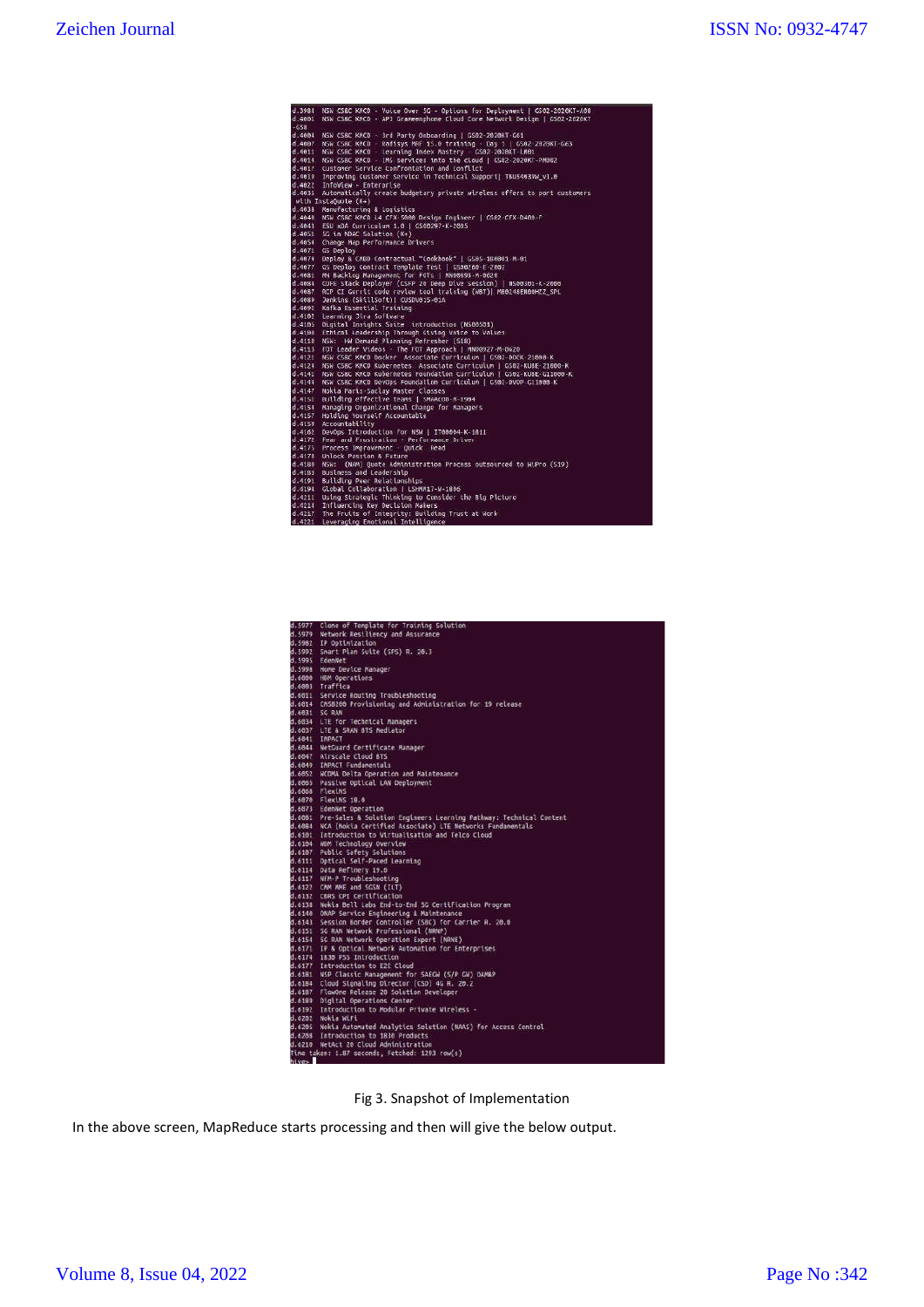V. OUTPUT SCREENSHOTS

The below output screenshots represent different types of graphs, say pie chart, Bar graph, Line graph, and Donut chart.



Fig 4. Snapshot of Line graph representing Distribution of type-id



Fig 5. Snapshot of Bar graph representing Distribution of type-id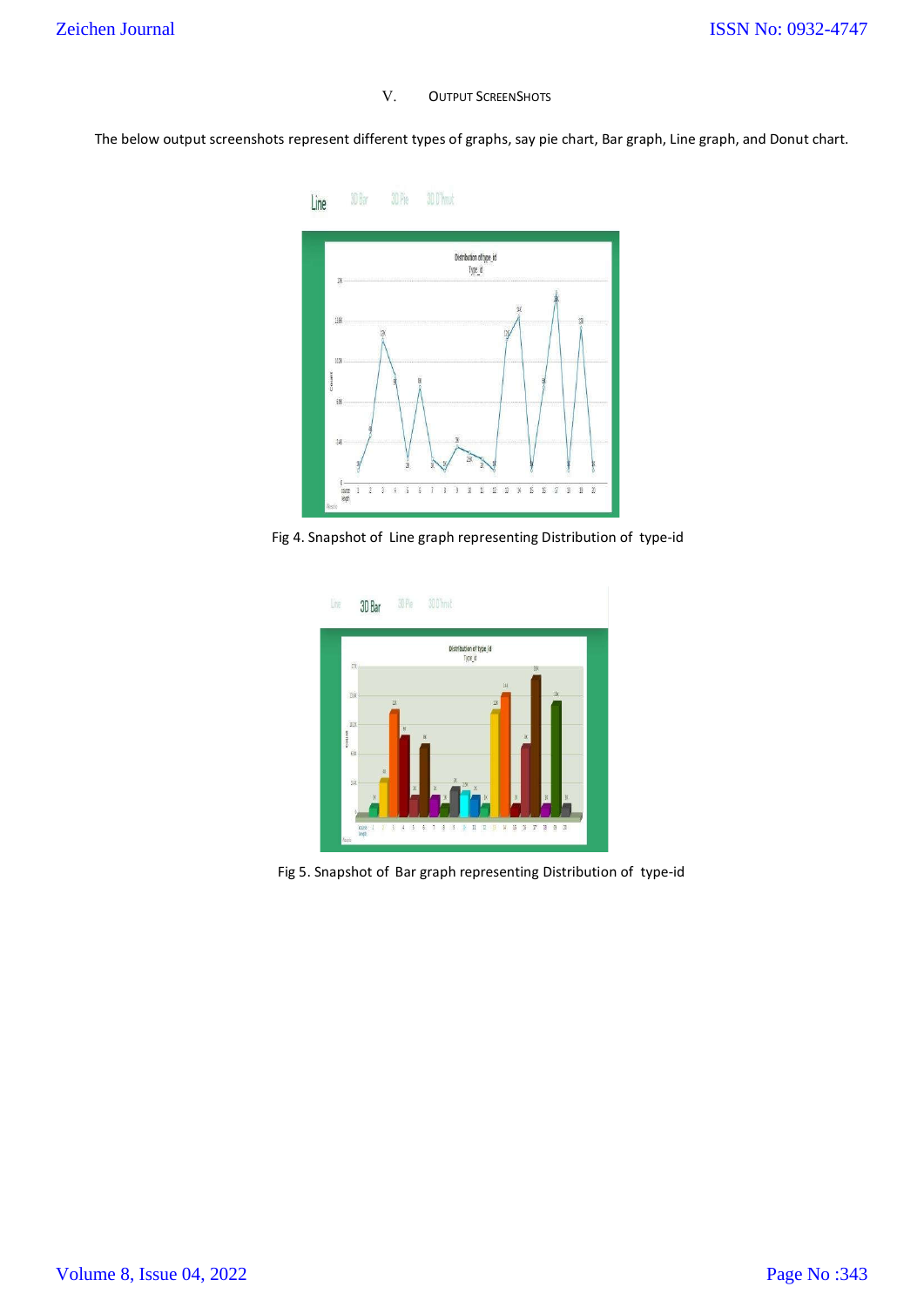



Fig 6. Snapshot of Donut chart representing Distribution of type-id



Fig 7. Snapshot of Pie chart representing Distribution of type-id

## VI. CONCLUSION

Since the data created from various educational institutions are huge in size, it is difficult for a researcher to investigate the dataset and find the required course to take according to his time duration. So here comes the response of MapReduce that is utilized to handle huge data and with the guide of utilizing this, the researcher can inspect the data and find the suitable courses offered by the institution which is close to his/her required time period. The entered dataset is taken care of into the mapper and in the wake of going through the mix stage, the minimizer presents the result subsequent to arranging the tuples got from a mapper and are looking like pair. The researcher is even outfitted with graphical presentations for each course which makes the researcher research the data successfully and precisely. The information dataset is taken care of into the mapper and in the wake of going through the mix stage, the minimizer shows the result following the collection of tuples obtained from a mapper The data demonstrates that students have chosen a variety of course combinations for modern preparation, and the information has become unstructured and erroneous for students to choose courses for preparation.